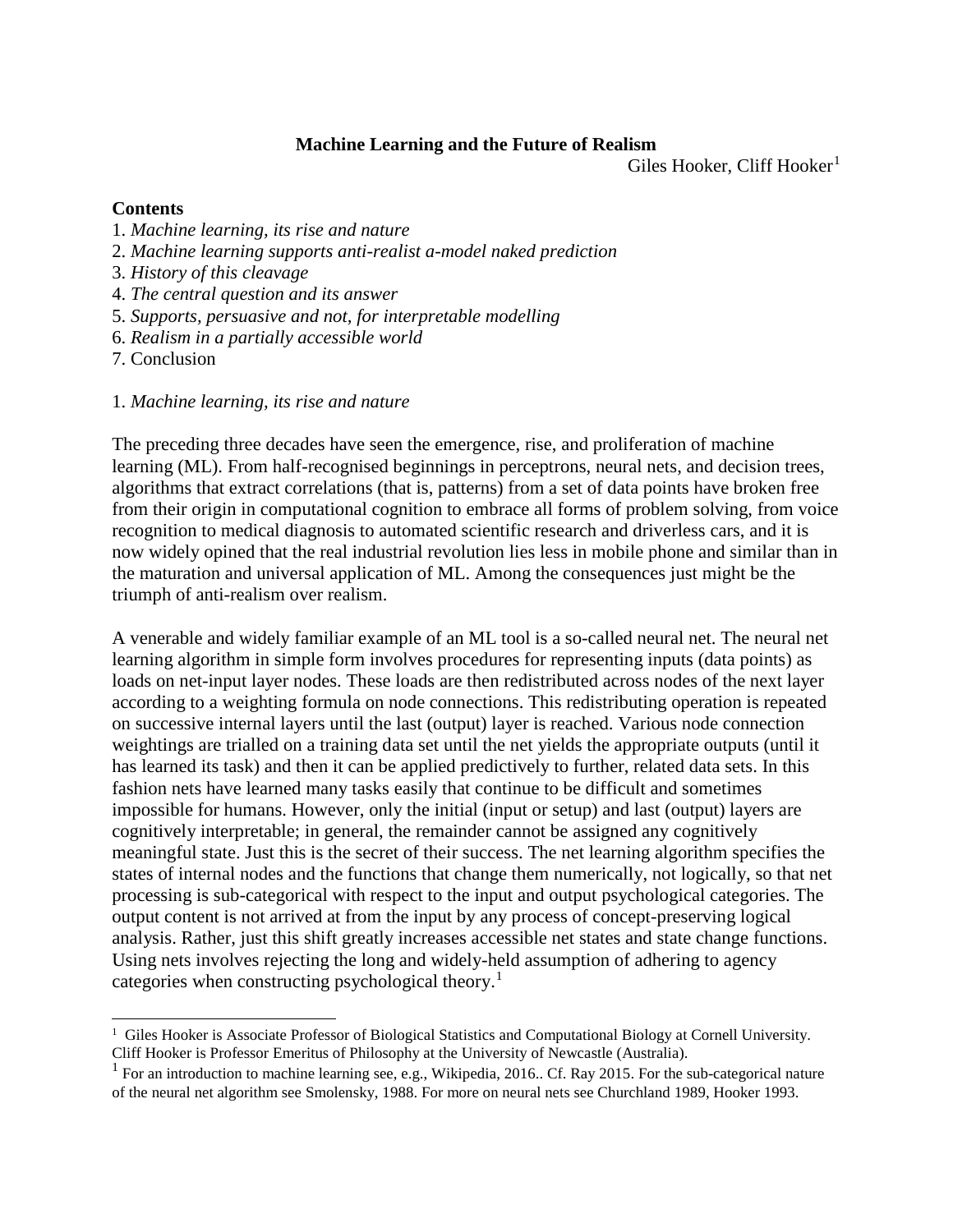Neural nets are not the only ML algorithms—the overview Wikipedia entry lists 50+ forms (see n. 1). Other ML algorithms are based on quite different methods that do not have the same (mostly false) biological motivation. But they do highlight one challenging feature widely (but not universally) shared among such algorithms: the absence of interpretability for their internal states. This absence can also extend to their outputs as well, if, for example, the output, and the internal states, are expressed as an infinite dimensional vector. Nonetheless, when the data sets concern the behaviour of entities under study, the algorithms deliver, via their estimated correlation relationships, predictions of entity behaviour as accurate as the data set permits and, as the data set increases, accuracy as high as any model could achieve. Note again that a learning algorithm will produce "naked predictions," that is, numbers stripped of any ontological interpretation: it is not that they present a different ontological interpretation, or that one will appear once the data are "cleaned up"; they offer none at all. Their predictive success combined with their a-ontolological status stands at the heart of the challenge they pose to realism.

### 2. *Machine Learning supports the centrality of a-model naked prediction*

The usual context in which prediction is discussed in philosophy of science is one where predictions are derived by deduction from initial data conjoined to some theoretical model that is interpreted (realized) in terms of that theory's ontology, whether that be atomic or field, dynamical or functional, etc. When such a model is not available, neither is prediction. But there are myriad cases where this requirement is not satisfied, where we can determine that the system has changed but there is no satisfactory interpreted model of how that happens. Examples include processes too complex to follow, as occurs in complex systems where dynamical form may transform, and critical and chaotic regimes arise, and/or data too vast for humans to comprehend, as occurs with increasing frequency (in big business, in bio-molecular science, etc.). ML offers naked prediction in every case, whether or not those predictions also follow from an interpreted model, and is often our only way to advance research and understanding.

Given this, naked prediction seems more central to science than modelling does. Why not then accept that science is based solely on naked prediction, ignore the call to understand the theoretical world beyond this as a siren call, and argue that the diverse goals of science (prediction, explanation, unification, etc.) can all be parsed in terms of naked predictive performance alone? Note that this is not a proposal to remove this or that class of models, but rather the claim that it is not necessary to use theoretical models at all, indeed not necessary to use theory at all (Breiman 2001). And with that goes any claim that science guides choice of ontology. The centrality of a-model naked prediction is by default an anti-realist position.

The only commitments to human-scale empirical elements (input and outcome data, measuring instruments, etc.), are those required by a recurring phenomenological empiricism. ML still requires a human to identify a prediction task, choose a competent ML algorithm, specify relevant inputs and outputs, and procure adequate training and an experimental data set. These are not at present interpretation-free activities, which raises the prospect that ML illegitimately smuggles in interpretive models.<sup>[2](#page-1-0)</sup> Some entertain finessing the problem by use of all possible

<span id="page-1-0"></span> $2$  An important (to humans) aspect of this is the issue of how to deal with ethical and social biases that are exhibited in the data sets we give it, e.g., prejudicial attitudes toward, and institutional barriers to, opportunities for coloured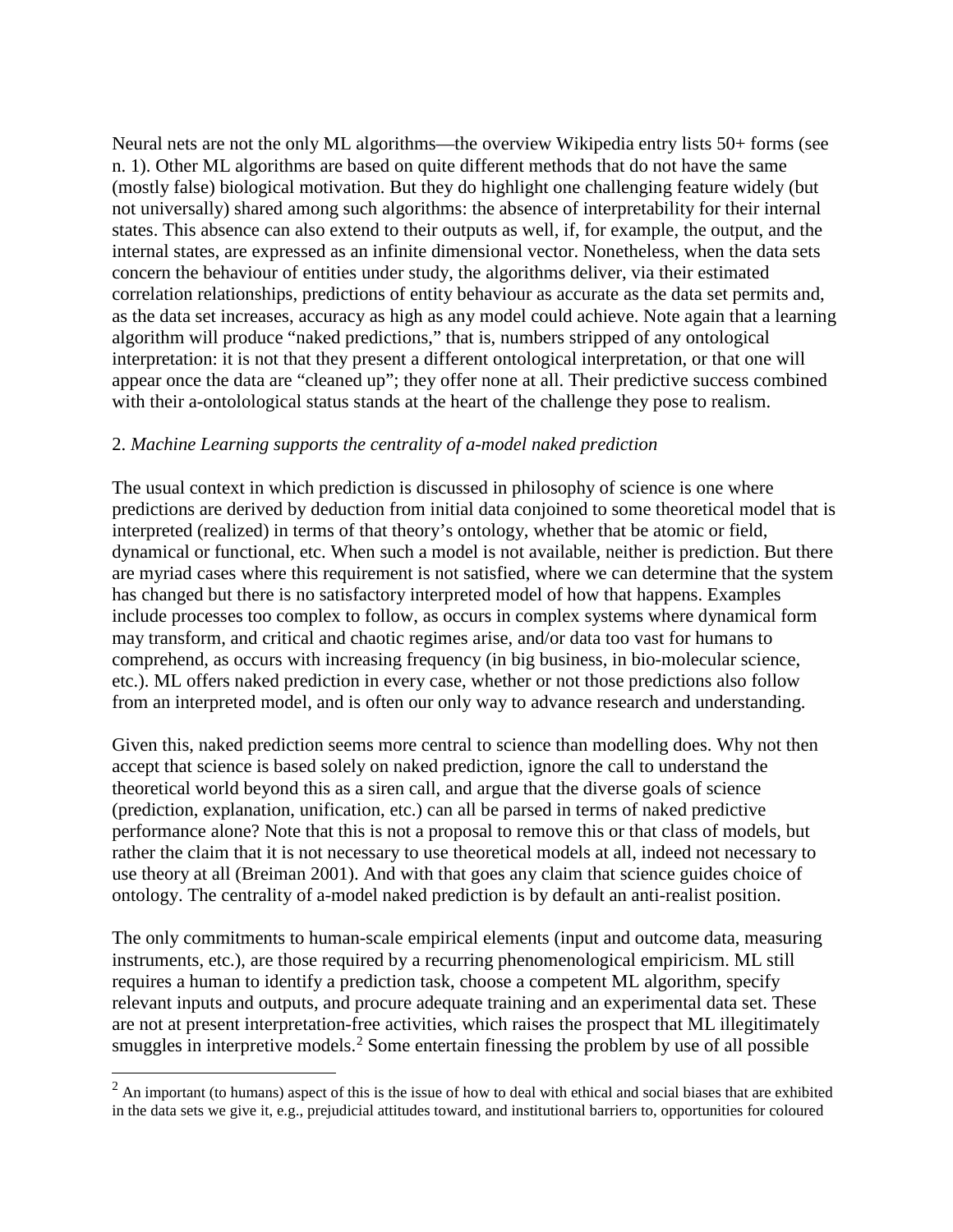data of all possible kinds to produce a universal correlation web. We will return to this issue in §5 below. Meanwhile, the point remains that ML does allow us to avoid an interpretable characterization of the relationship between these inputs and outputs once they are defined.

## 3. *History of this cleavage*

Science has been constantly faced with this issue. It is, for example, the motivating division behind those who, a century and more ago, pushed for a science of psychology founded on revealing the inner structure and contents of minds (e.g., Wundt) and those who urged confinement to just extracting patterns within stimuli and responses (e.g., Skinner). But back then it was a matter of high philosophical differences that carried the debate. Now the development of ML forces this issue in an immediate, unavoidable way. The wheel has also turned full circle: Skinnerian empiricism was replaced by computational cognitivism's quasiinternalist modelling, only to be challenged in turn by ML's externalist agnosticism. More broadly, this methodological difference is the deepest expression of the realist/anti-realist cleavage that runs through the philosophy of science.<sup>[3](#page-2-0)</sup>

### 4. *The central question and its answer*

Is science satisfactorily characterizable in terms of prediction alone ("naked prediction") or is there something more that is essential to science? A second question follows: By what criteria ought the preceding question be decided? A popular but reasonable response to this latter question is that any additional end proposed for science ought to "pay its way," i.e., to add something that is valuable independently of the value that naked prediction brings. Naked prediction serves the inherent epistemic value of naked pattern knowledge, and with that naked explanation, and also the pragmatic value of control, we can manipulate the world (including ourselves) to achieve various pragmatically valuable ends from engaging in research to building bridges and curing maladies.

What then of any ends of science beyond what prediction supports? The most compelling answer, we suggest, is the provision of an intelligible conception of deep or underlying being (ontology). What sort of being or beings is the cosmos? How does it work? How are living beings constituted as living? What are their ends (if any) inherent in their being? These and related questions are all central to our personal and collective drive for enlightenment. If anything beyond manipulative or naked pattern knowledge has inherent value, it is ontological enlightenment. This notion is tied to theoretically interpretable ontology, and hence to realist interpretable modelling.

# 5. *Supports, persuasive and not, for interpretable modelling*

 $\overline{a}$ people in the US. Do we allow ML to perpetuate these biases? See the recent workshop on Machine Learning for Social Good (Faghmous *et al.* 2016). It is possible to design ML to avoid these, but only with the understanding that they need to be avoided.

<span id="page-2-0"></span><sup>3</sup> See, e.g., van Fraassen versus realists in Churchland and Hooker 1985, and Hooker's recent review in Hooker 2011, §6.2.5.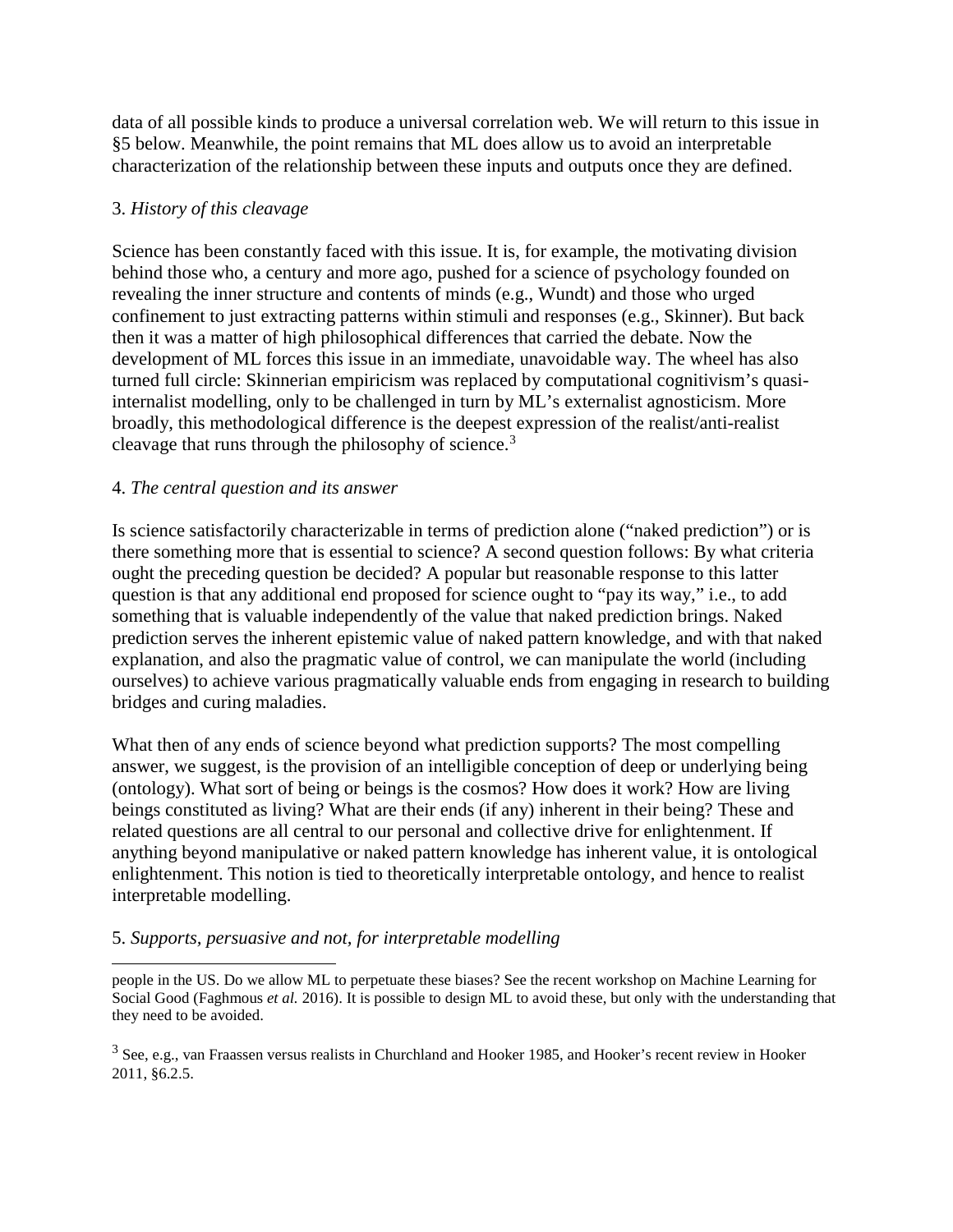*Simplicity*. Might simplicity considerations support interpretable modelling? ML is vulnerable to an Occam's razor-type argument in that its models are more complex than needed if an interpretable model will do the job. But the prediction-alone approach equally avoids commitment to any ontological categories beyond the empirical phenomena of experimentation, etc. noted above and in any case these categories are shared with interpretable modelling. And with that, the prediction-alone approach also avoids evaluating theory coherency, historical sequences of theories that might support realism, and much more (cf. n. 3). Moreover, as inputoutput data increases, the ML output converges on the predictions of a true model, any differences of predictive accuracy go away and any differences in output simplicity go with them. That is, arguments about simplicity (or, for instance, Popperian falsifiability criteria) are tacitly predicated. Our conclusion is that simplicity is too complex, so it does not produce a useful test.

*Risk*. ML similarly cannot convincingly claim that it takes on less risk than does interpretable modelling (or vice versa). While ML's prediction-only approach avoids the ontological risks of error noted above, it still risks using an inadequate method to resolve small differences between predictions by not including relevant input sets and/or by not having sufficient internal discrimination (e.g., a neural net with too few nodes per layer) or by having insufficient or noisy data. (This is the problem faced in §2.) However, lacking any guidance from what is there (being ontologically non-commital), the only option available is to include all possible input data to an infinitely internally diverse algorithm and to trust it will remove the risks. These requirements are certainly in principle beyond practical realization, especially for finite beings that commence in ignorance and remain fallible, but is such an algorithm nonetheless in principle able to do the job if realized? We suppose not, but leave the question open.<sup>[4](#page-3-0)</sup> Either way, our conclusion is that risk is also too complex, so it does not produce a useful test.

*Efficiency*. Interpretable models provide important categories of information that ML cannot in principle provide, and interpretable models provide it in immediately intelligible and usable forms. In general, interpretable models tell us about the states and processes that studied systems exhibit, while ML can only characterize input-output relationships. I can transfer the force that holds our solar system together, found out from its correlational data, to any other solar system without alteration, and so start working out its physics immediately. However, it will be replied, whenever practical use is to be made of this information, whether for astro- or astrodome physics, it always suffices directly to use the relevant input-output relationships. If so, the intermediary details are merely one way to arrive at the outputs but are no more essential to doing so than are the particular internal details of a competent ML algorithm. Thus far our preference for interpretable details is just that: an affectation or cultural habit that does no independent work.

There is this further consideration. An interpretable model comes with a framework of dynamical modalities: possibility, actuality, necessity, including super-possibilities and super-necessities for how they may change their specific versions of these, for example under bifurcations. What a

<span id="page-3-0"></span> $4$  Cherniak 1986 is a standing rebuke to anyone tempted to think that discriminating what is "in principle" possible (impossible, necessary, etc.) is straightforward.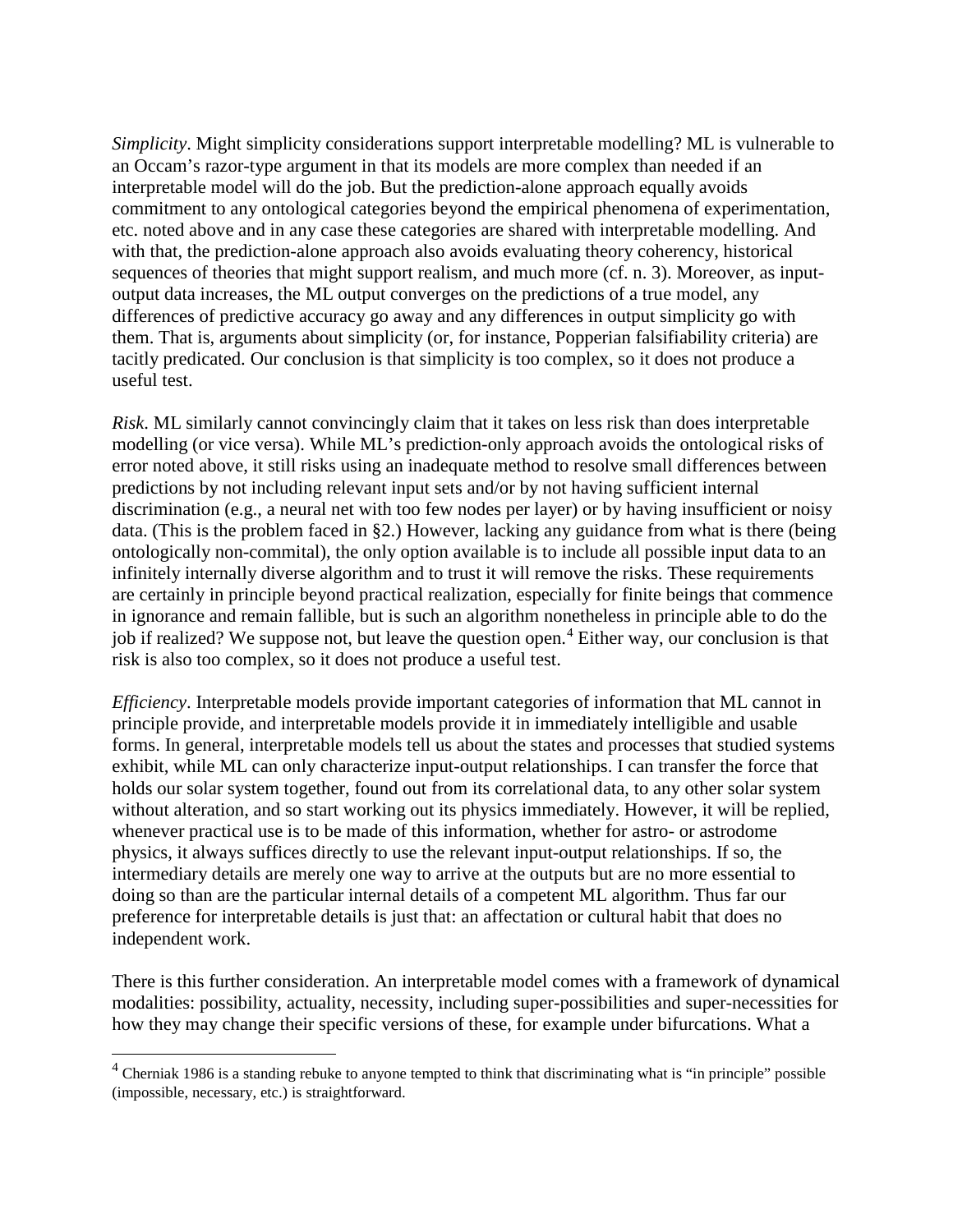fundamental theory of physics primarily tells us is what the dynamical possibilities and necessities are in some domain, and the rest is input-output relations (called flows or vector fields). ML algorithms, being confined to naked data and their relationships, cannot in principle provide the modal information.<sup>[5](#page-4-0)</sup> But again comes the response that, while modality may make it easier for us to make predictions, it is also unnecessary for that. Like our interest in states and processes, our interest in modality is just that: a pragmatic preference deriving from ease of human use when that was an important consideration, perhaps, but not a distinction that does any independent work. But before acquiescing, note one potential sticking point: some complex dynamical systems show bifurcation, a sharp change in dynamical form itself that amounts to change in what is dynamically possible and necessary, and that raises the question of whether ML can adequately characterize these changes (with whatever internal discriminators it uses). There may be reason to think not, and if so we have one ineliminable functional argument for retaining interpretable models in addition to their inherent value for us.<sup>[6](#page-4-1)</sup>

*Unification*. The value of ontological understanding is supported, we contend, by the partial but deep successes of a closely-related scientific end: theoretical unification. A unification requires provision of a single unifying ontology, thus driving ontological understanding deeper through transformation of the possibility-necessity framework. The unification of electromagnetic and mechanical dynamics to form relativity theory provides a deep revelation of our spatiotemporal being in the world. Again the currently-developing unification of biological chemistry and quantum macromolecular theory will provide a deep understanding of living beings. And so on. However, following the preceding indecisiveness, we must ask whether machine learning can again provide all the relevant input-output relationships. If machine learning is presumed to have no limitations to its capacity to form these relationships, it will develop input-output representations of systems that are pre-unification and systems that are post-unification, but of course as naked inputs and outputs, not characterized in interpretable ontological terms. Again, there is nothing further needed for the use of the predictions. (There remains their inherent value for us.) However, most or all of these inter-theory relations are specified in terms of asymptotic relations ( $1/c \rightarrow 0$ , h $\rightarrow 0$ , etc.) and these also involve indefinitely fine discriminations, so the preceding doubt (n. 6) remains.

### 6. *Realism in a partially accessible world*.

We live in a world that quickly becomes epistemically inaccessible to us beyond the simplest systems. We may know bare Newton's equations, but when joined with specific interactions and constraints for actual use, the equations quickly become insoluble in algebraic functions beyond their simpler forms. This bars our way to interpretable knowledge of them. But since we know the equations we can in principle acquire a lesser but still interpretable knowledge of them by numerically approximating their states in sequence beginning from initial inputs. Since we are

<span id="page-4-0"></span> $<sup>5</sup>$  This is essentially Seller's critique of anti-realist empiricism (see, e.g., Sellars 1965).</sup>

<span id="page-4-1"></span> $6$  One argument is this: machine learning by definition uses computational algorithms, but all computer programs are finite and so must generate rounding-off errors. Thus dynamical processes that generate large changes from indefinitely small differences, as bifurcation does, must ultimately fail to characterize it accurately. We do not consider this argument final, but this is not the place to pursue the issue and it is anyway likely premature to do so at this juncture.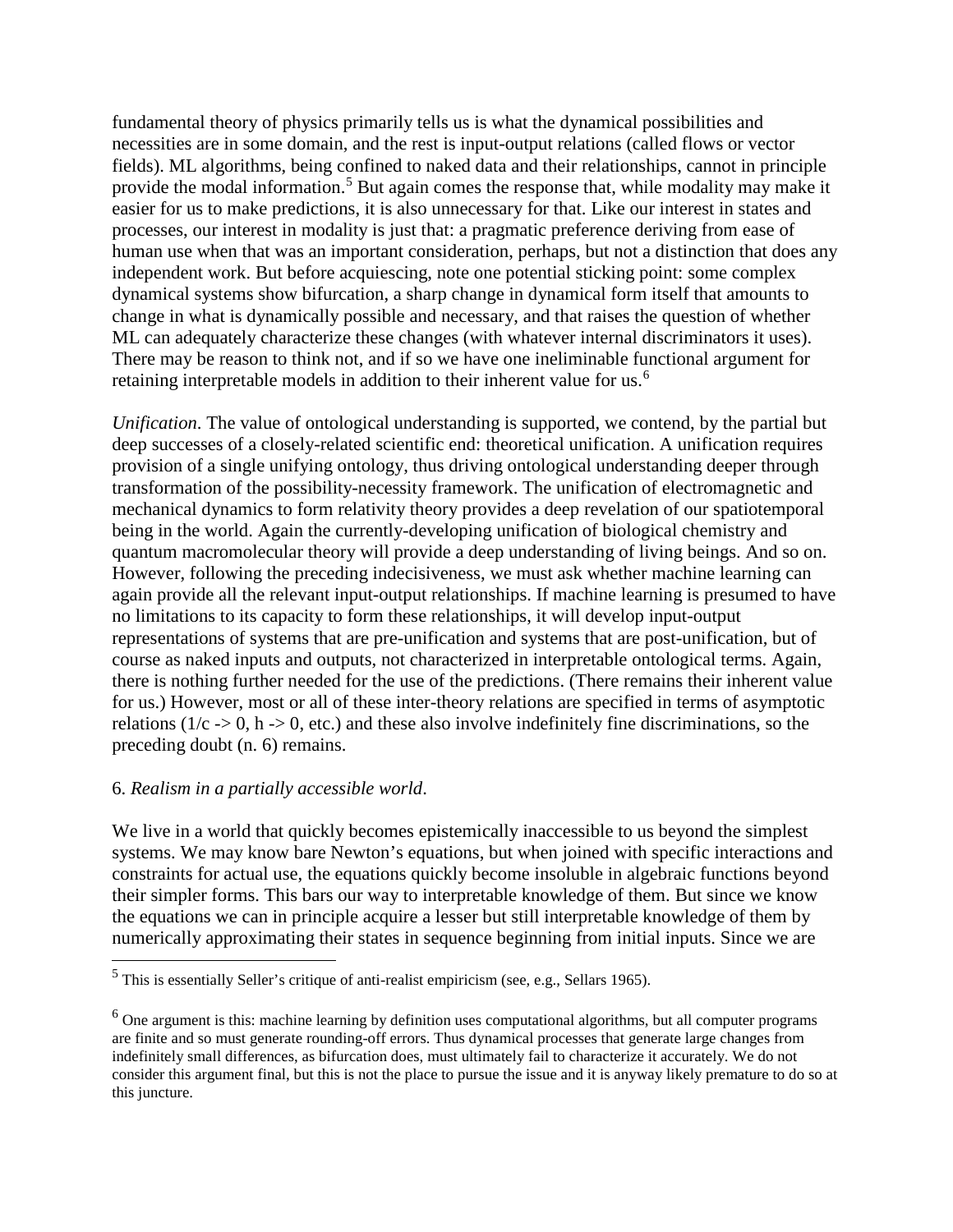not in general able to infer parametric models from these data, or even much (though not no) knowledge of possibility and necessity, this is not very different from pure input-output knowledge. (The exception is that the basic components [this lever, those atoms, etc.] will be interpretively known throughout, so long as they are not dissipated by the dynamics.) But this is not the only part-way house of knowledge that can arise. Suppose, for example, that Newton could not deduce the gravitational principle that held the solar system together, but had access to ML to apply to astronomical data. Suppose that he could isolate the samenesses and differences in the internal ML states corresponding to a variety of planets and moons. What could he learn? The inverse square law? No. This is not because the states are naked (we want the spatial pattern, not its ontology), but because what could easily, and would likely, appear is a very complex set of numerical interrelationships taking perhaps hundreds of pages to print out, and making for a wholly uninterpretable, hence inaccessible, representation of gravity. But while we cannot make use of it, the ML device can.

Realists need interpretable access to dynamics. They can simply choose to live within the limits, often quite severe limits, on this access, pragmatically constructing interpretable models whenever possible. But while this may be a valid policy for the setting,<sup>[7](#page-5-0)</sup> the preceding considerations raise again the issue of what the criteria are for interpretable models. Are they simply the entities and relations that we humans find sufficiently convenient to use, say because of the way our perception and action has evolved? Or is there something more speciestranscending (and so objective) behind their characterization? Suppose a Martian were to claim, as someday an ML robot might, that it was comfortable employing the hundreds-of-pages conception of gravity. Does it have an interpretable model? Where does it leave our notion of an interpretable model? It is not enough to say that it is what a theory quantifies over. This only shifts the question back to what constitutes an intelligible theory. Is it one that quantifies over entities intelligible to us?<sup>[8](#page-5-1)</sup> These questions loom larger than this issue, reaching out to considerations of how diversity in cognitive capacities ought to bear upon accounts of objectivity, adequate translation, and so on. Yet they are also relevant here, since ML bids fair to being a domain of distinctive cognitive capacities that is destined to expand and deepen, and to intertwine itself with us in myriad ways.

### 7. *Conclusion*

The inherent value of an ontological description remains, for us, a compelling defence of realism. However, access to it is limited, and successful naked prediction challenges traditional conceptions of the scientific method and philosophy of science, whether realist or not. We expect these challenges to grow as machine learning presents an alternative to an ever-wider variety of tasks, resulting in a mode of scientific advance that is alien to our present philosophical conceptions. This will change the terms of the realist debate and many others.

<span id="page-5-0"></span> <sup>7</sup> This is where one of us [CAH] left the discussion in a first essay into the domain (Hooker 2011) despite the informal efforts of the other [GJH].

<span id="page-5-1"></span><sup>&</sup>lt;sup>8</sup> Compare the variety of conceptions of model interpretability as some form of intuitability that Lipton (2016) reveals.